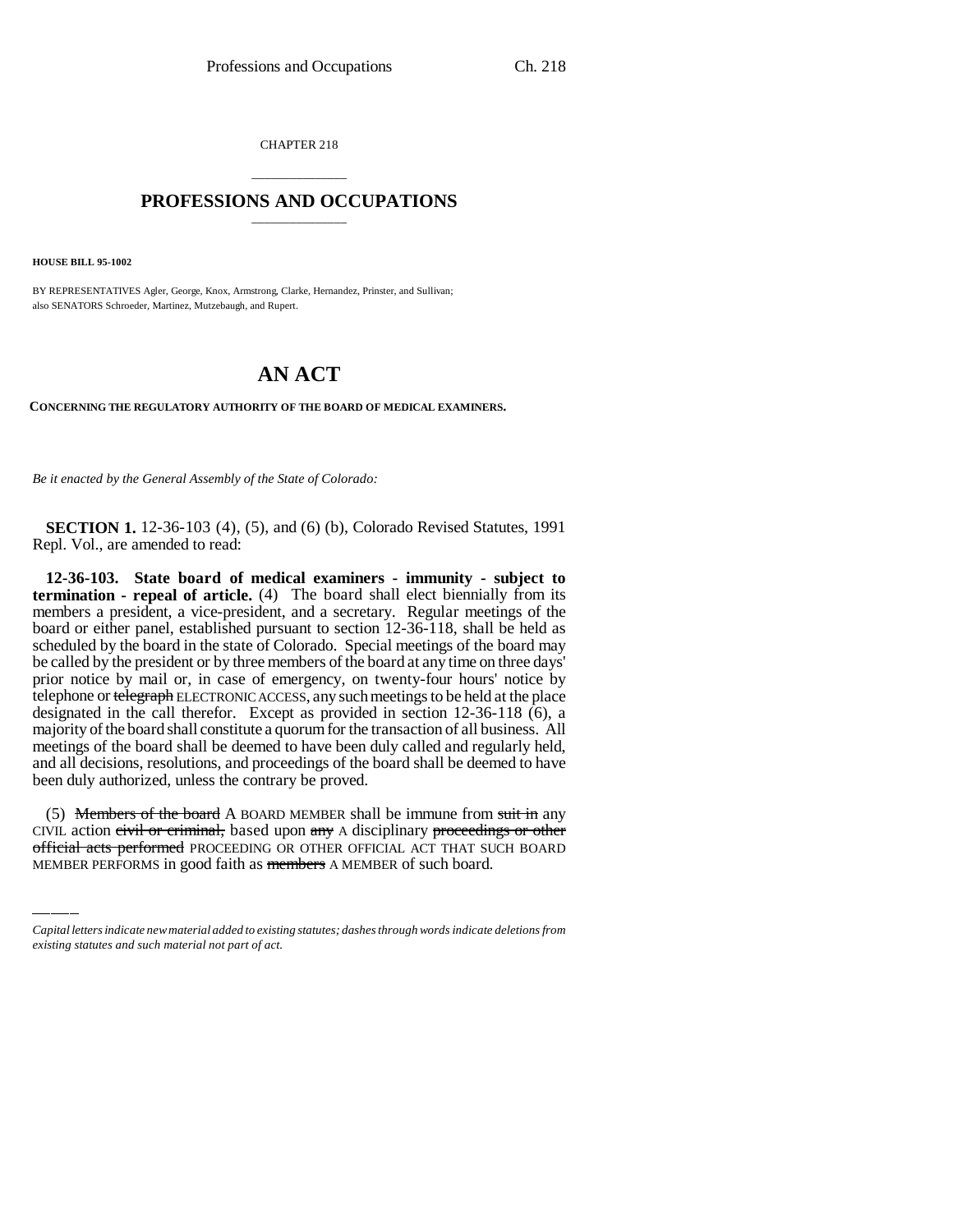(6) (b) This article is repealed, effective  $J_{\text{t}}/J_{\text{t}}$ , 1995 JULY 1, 2010.

**SECTION 2.** 12-36-106 (3.5) (d) (V), (5) (a), (5) (e), and (5) (j), Colorado Revised Statutes, 1991 Repl. Vol., are amended to read:

**12-36-106. Practice of medicine defined - exemptions from licensing requirements.** (3.5) (d) For purposes of this subsection (3.5), "athletic trainer scope of practice" means the performance of all or some of the following functions by a qualified athletic trainer:

(V) The identification of preexisting physical conditions which may pose a risk of injury to an athlete during the physical examination and screening THE ASSESSMENT, DURING A SCREENING PROCESS, OF PHYSICAL LIMITATIONS, INCLUDING THOSE PREVIOUSLY DIAGNOSED BY A PHYSICIAN, WHICH MAY POSE A RISK OF INJURY TO AN ATHLETE;

(5) (a) A person licensed under the laws of this state to practice medicine may delegate to a physician assistant certified by the board the authority to perform acts which constitute the practice of medicine to the extent and in the manner authorized by rules and regulations promulgated by the board, including the authority to prescribe on a case-by-case and per-patient visit basis as approved by the supervising physician, MEDICATION, INCLUDING CONTROLLED SUBSTANCES, and dispense only such drugs as designated by the board. Such acts shall be consistent with sound medical practice. Each prescription issued by a physician assistant certified by the board shall have imprinted thereon the name of his OR HER supervising physician. Nothing in this subsection (5) shall limit the ability of otherwise licensed health personnel to perform delegated acts. The dispensing of prescription medication by a physician assistant shall be subject to the provisions of section 12-22-121 (6).

(e) No person certified as a physician assistant may perform any act which constitutes the practice of medicine within a hospital or nursing care facility which is licensed pursuant to part 1 of article 3 of title 25, C.R.S., or which is required to obtain a certificate of compliance pursuant to section  $25-1-107$  (1) (I), C.R.S., without authorization from the governing board of the hospital or nursing care facility. Such governing board shall have the authority to grant, deny, or limit such authority to its own established procedures. but under no circumstances shall a physician assistant write prescriptions unless countersigned by the supervising physician.

(j) This subsection (5) is repealed, effective  $J_{\text{t}}/J_{\text{t}}$ , 1995 JULY 1, 2010.

**SECTION 3.** 12-36-107 (2), Colorado Revised Statutes, 1991 Repl. Vol., is amended to read:

**12-36-107. Qualifications for licensure.** (2) No person shall be granted a license to practice medicine as provided by subsection  $(1)$  of this section unless he SUCH PERSON:

(a) Is at least twenty-one years of age;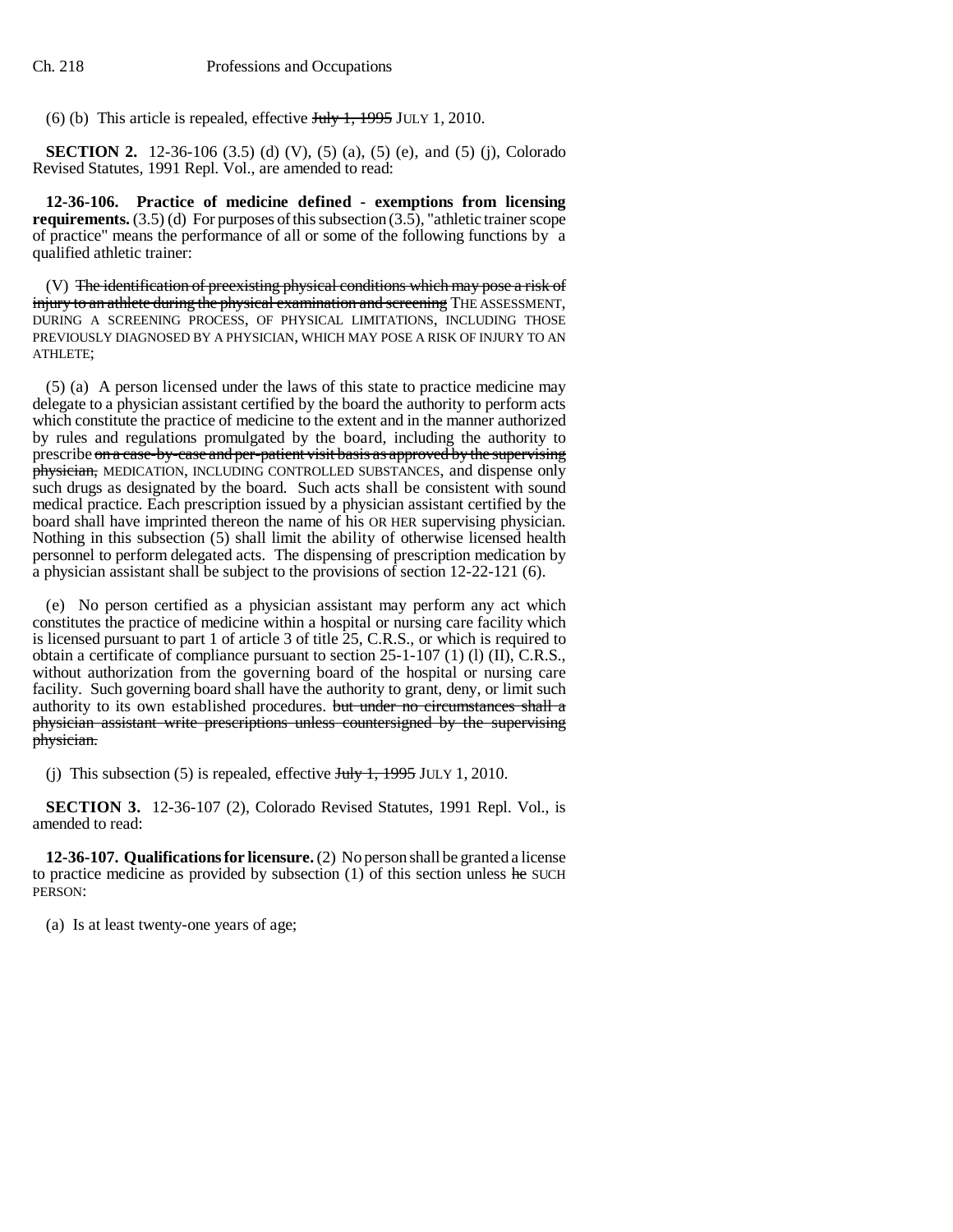(b) Is a graduate of an approved medical college, as defined in section 12-36-108; and

(c) Has completed EITHER an approved internship of at least one year, as defined in section 12-36-109, or has completed at least one year of postgraduate training approved by the board. The board may grant a license subject to terms of probation or may refuse to grant a license to any such person if it has reasonable grounds to believe he has committed any of the acts or offenses defined in this article as unprofessional conduct.

**SECTION 4.** 12-36-107.6 (2), Colorado Revised Statutes, 1991 Repl. Vol., is repealed as follows:

**12-36-107.6. Foreign medical school graduates.** (2) An applicant who has completed the academic curriculum in residence at a foreign medical school, but who did not complete an internship or social service, and who thereafter has completed a year of supervised clinical training at a hospital in the United States, which training was affiliated with a medical school offering a fifth pathway program, shall be deemed to have attained the equivalent of the degree of doctor of medicine at a United States medical school approved by the liaison committee for medical education and, for purposes of the application for licensure, such applicant shall not be considered a graduate of a foreign medical school. "Fifth pathway program" means the program which was in effect in Colorado pursuant to the provisions of section 12-36-107.5 (1), as such section existed prior to its repeal effective July 1, 1988, or a similar statutorily-based program of another state.

**SECTION 5.** 12-36-108, Colorado Revised Statutes, 1991 Repl. Vol., is amended to read:

**12-36-108. Approved medical college.** An approved medical college is a college which conforms to the minimum educational standards for medical colleges or for osteopathic colleges as established respectively by the American medical association LIAISON COMMITTEE ON MEDICAL EDUCATION OR ANY SUCCESSOR ORGANIZATION THAT IS THE OFFICIAL ACCREDITING BODY OF EDUCATIONAL PROGRAMS LEADING TO THE DEGREE OF DOCTOR OF MEDICINE AND RECOGNIZED FOR SUCH PURPOSE BY THE FEDERAL DEPARTMENT OF EDUCATION AND THE COUNCIL ON POSTSECONDARY ACCREDITATION, OR FOR OSTEOPATHIC COLLEGES AS ESTABLISHED and by the American osteopathic association, or a college which is approved by either of said associations SUCH ORGANIZATIONS. The board shall have the authority, upon its own investigation of the educational standards and facilities thereof, to approve any other medical college.

**SECTION 6.** 12-36-109, Colorado Revised Statutes, 1991 Repl. Vol., is amended to read:

**12-36-109. Approved internship.** (1) An approved internship is an internship:

(a) Of at least one year in a hospital conforming to the minimum standards for intern training established by the **American medical association** ACCREDITATION COUNCIL FOR GRADUATE MEDICAL EDUCATION OR ANY SUCCESSOR ORGANIZATION, or by the American osteopathic association; or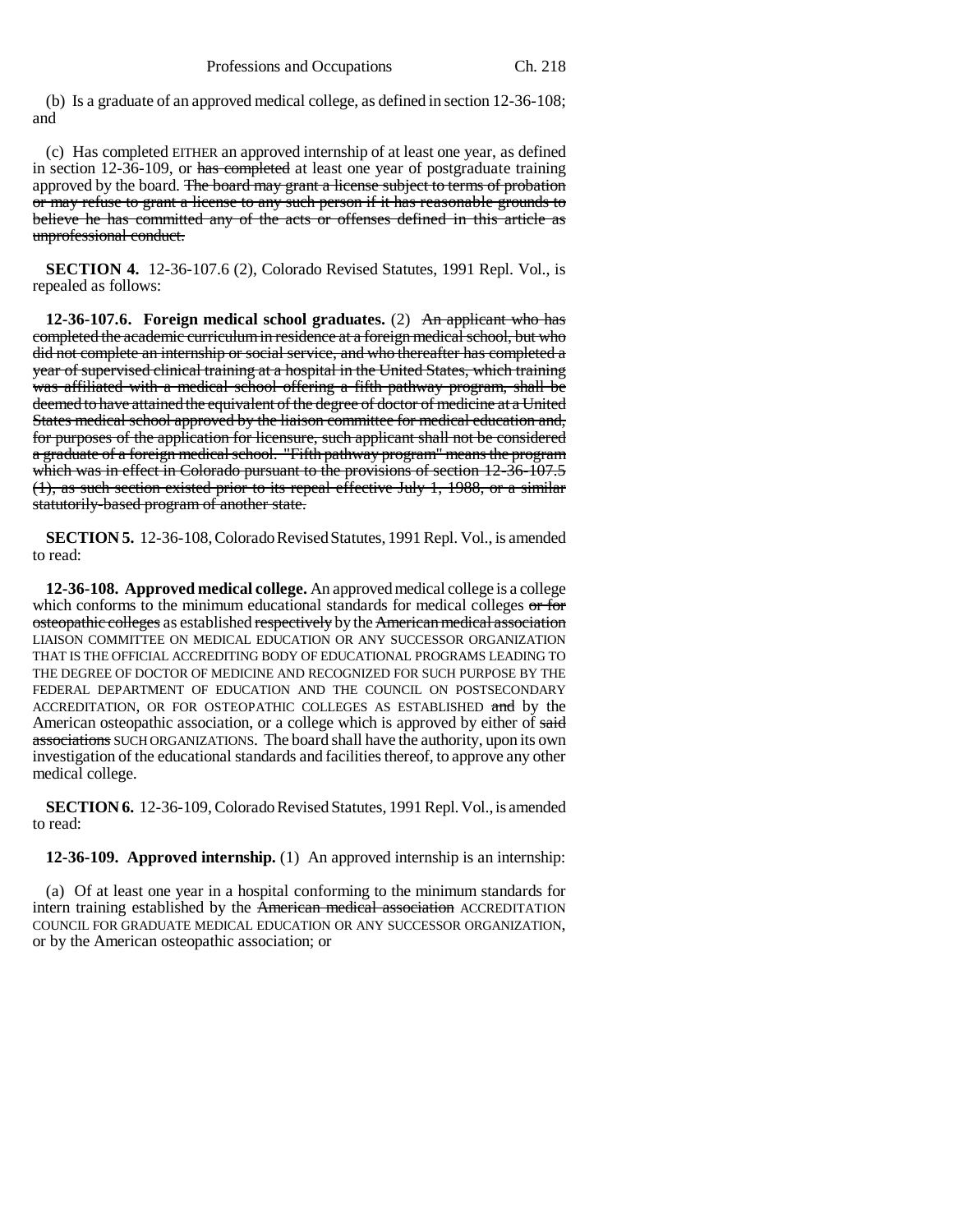(b) an internship Approved by either of said associations SUCH ORGANIZATIONS.

(2) The board has the authority, upon its own investigation, to approve any other internship.

**SECTION 7.** 12-36-110, Colorado Revised Statutes, 1991 Repl. Vol., is amended to read:

**12-36-110. Approved residency.** (1) An approved residency is a residency:

(a) PERFORMED in a hospital conforming to the minimum standards for residency training established by the American medical association ACCREDITATION COUNCIL FOR GRADUATE MEDICAL EDUCATION OR ANY SUCCESSOR ORGANIZATION, or by the American osteopathic association; or

(b) A residency Approved by either of said associations SUCH ORGANIZATIONS.

(2) The board has the authority, upon its own investigation, to approve any other residency.

**SECTION 8.** 12-36-111 (2), Colorado Revised Statutes, 1991 Repl. Vol., is amended to read:

**12-36-111. Applications for license.** (2) (a) An applicant for a license on the basis of an examination by the board shall file his AN application at least thirty NINETY days prior to the announced date of the examination.

(b) If such AN applicant is not A GRADUATE OF AN APPROVED MEDICAL COLLEGE at the time of filing  $\overline{his}$  AN application, a graduate of, but is then in attendance at, an approved medical college, he SUCH APPLICANT shall submit to the board, in lieu of a diploma or other required evidence of graduation, a written statement from the dean or other authorized representative of such THE approved medical college IN WHICH SUCH APPLICANT IS IN ATTENDANCE STATING that the applicant will receive his A diploma at the end of the then current school term; but in any such case, the EXCEPT THAT THE applicant shall not be permitted to take the examination until he has filed with the board his diploma or other acceptable evidence of graduation from such approved medical college HAS BEEN FILED WITH THE BOARD and THE APPLICANT has complied with the requirements of subsection  $(1)$  of this section. and No license shall be issued to him AN APPLICANT until he has satisfied the board IS SATISFIED that he has completed SUCH APPLICANT HAS COMPLETED at least one year of approved internship or approved postgraduate training and has otherwise met the requirements for the issuance of a license under this article.

**SECTION 9.** 12-36-112, Colorado Revised Statutes, 1991 Repl. Vol., as amended, is repealed as follows:

**12-36-112. License fee.** An applicant for a license to practice medicine shall pay a fee to be determined and collected pursuant to section 12-36-123.5 (2) (b) or established pursuant to section 24-34-105, C.R.S.

**SECTION 10.** 12-36-113 (2), Colorado Revised Statutes, 1991 Repl. Vol., is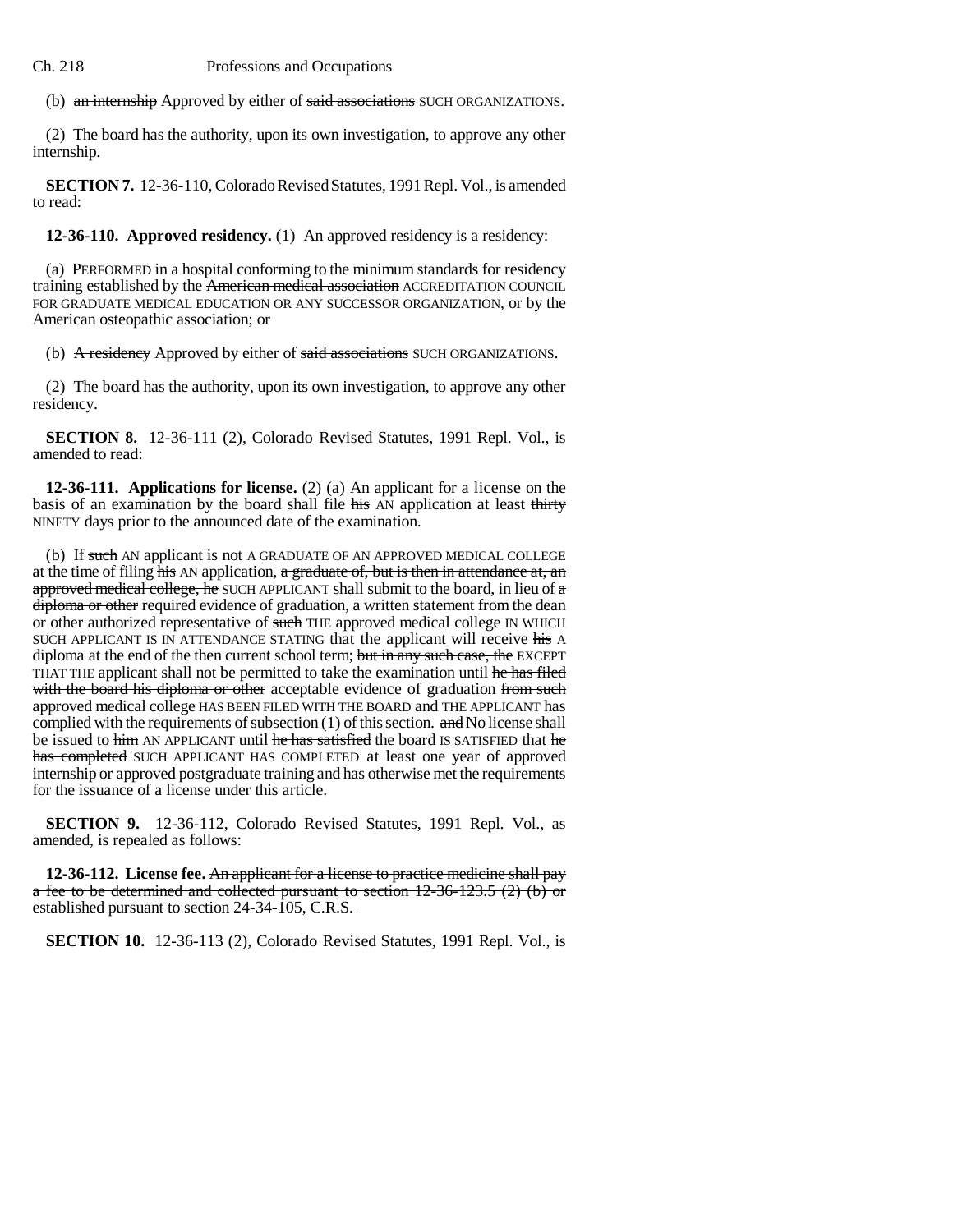amended to read:

**12-36-113. Examinations.** (2) The board shall be responsible for determining the passing score to reflect a standard of minimum competency for the practice of medicine. If an applicant fails to meet such minimum passing score, he SUCH APPLICANT may be reexamined at any subsequent scheduled examination upon paying a fee to be determined and collected pursuant to section 24-34-105, C.R.S. If he fails in a second examination, a further examination may be taken, but not less than one year after the date of the preceding examination, and he shall be required to file a new application and pay a fee to be determined and collected pursuant to section 24-34-105, C.R.S. The board may determine by regulation whether any second or further examination shall be on all subjects included in the scheduled examination. No fees remitted with an application shall be refunded, but, in case an applicant is prevented through no fault of his own from taking the examination applied for, he may take a subsequently scheduled examination within one year without payment of another fee or submission of a new application.

**SECTION 11.** 12-36-116, Colorado Revised Statutes, 1991 Repl. Vol., is amended to read:

**12-36-116. Refusal of license - issuance subject to probation.** (1) THE BOARD MAY REFRAIN FROM ISSUING A LICENSE OR MAY GRANT A LICENSE SUBJECT TO TERMS OF PROBATION if the board determines that an applicant for a license to practice medicine:

(a) Does not possess the qualifications required by this article; or that he;

(b) Has done any of the acts ENGAGED IN UNPROFESSIONAL CONDUCT, AS defined in section 12-36-117; or as unprofessional conduct, it may refrain from issuing a license and the applicant may proceed as provided in section 24-4-104 (9), C.R.S.; OR

(c) HAS BEEN DISCIPLINED IN ANOTHER STATE OR FOREIGN JURISDICTION WITH RESPECT TO HIS OR HER LICENSE TO PRACTICE MEDICINE;

(d) HAS NOT ACTIVELY PRACTICED MEDICINE FOR THE TWO-YEAR PERIOD IMMEDIATELY PRECEDING THE FILING OF SUCH APPLICATION OR OTHERWISE MAINTAINED CONTINUED COMPETENCY DURING SUCH PERIOD, AS DETERMINED BY THE BOARD.

(2) FOR PURPOSES OF THIS SECTION, "DISCIPLINE" MEANS ANY MATTER WHICH MUST BE REPORTED PURSUANT TO 45CFR SEC. 60.8 AND IS SUBSTANTIALLY SIMILAR TO UNPROFESSIONAL CONDUCT AS DEFINED IN SECTION 12-36-117.

(3) AN APPLICANT WHOSE APPLICATION IS DENIED OR WHOSE LICENSE IS GRANTED SUBJECT TO TERMS OF PROBATION MAY SEEK REVIEW PURSUANT TO SECTION 24-4-104 (9), C.R.S.; EXCEPT THAT, IF AN APPLICANT ACCEPTS A LICENSE THAT IS SUBJECT TO TERMS OF PROBATION, SUCH ACCEPTANCE SHALL BE IN LIEU OF AND NOT IN ADDITION TO THE REMEDIES SET FORTH IN SECTION 24-4-104 (9), C.R.S.

**SECTION 12.** 12-36-117 (1) (a), (1) (f), (1) (h), (1) (p), (1) (r), (1) (aa), (1) (ee),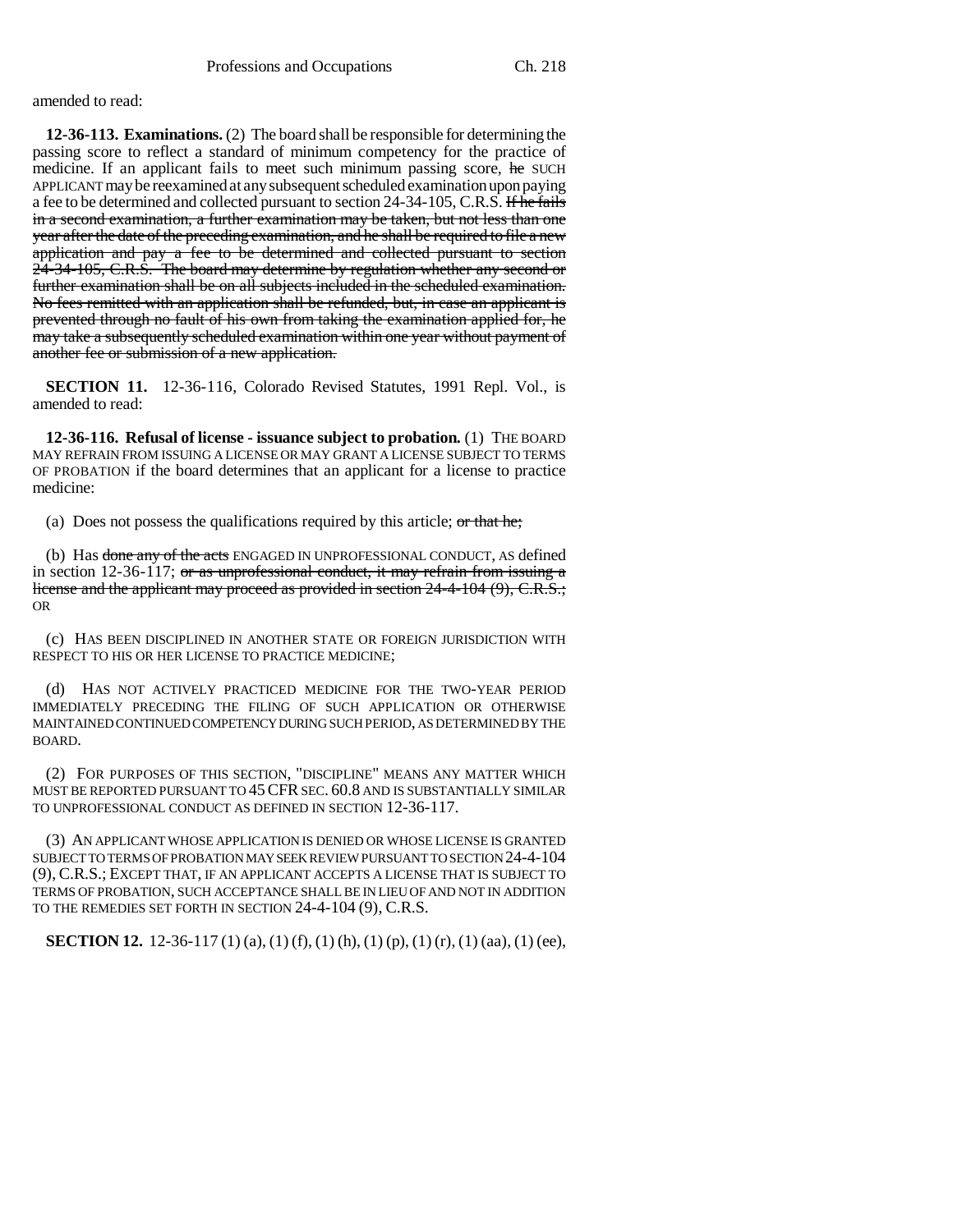and (2), Colorado Revised Statutes, 1991 Repl. Vol., are amended, and the said 12-36-117 (1), as amended, is further amended BY THE ADDITION OF THE FOLLOWING NEW PARAGRAPHS, to read:

**12-36-117. Unprofessional conduct.** (1) "Unprofessional conduct" as used in this article means:

(a) Resorting to fraud, misrepresentation, or deception in applying for, securing, renewing, or seeking reinstatement of a license TO PRACTICE MEDICINE IN THIS STATE OR ANY OTHER STATE, IN APPLYING FOR PROFESSIONAL LIABILITY COVERAGE, REQUIRED PURSUANT TO SECTION 13-64-301,C.R.S., OR PRIVILEGES AT A HOSPITAL, or in taking the examination provided for in this article;

(f) ANY conviction of AN OFFENSE OF MORAL TURPITUDE, a felony,  $or$  pleading **guilty or nolo contendere to a felony** OR A CRIME THAT WOULD CONSTITUTE A VIOLATION OF THIS ARTICLE. FOR PURPOSES OF THIS PARAGRAPH (f), "CONVICTION" INCLUDES THE ENTRY OF A PLEA OF GUILTY OR NOLO CONTENDERE OR THE IMPOSITION OF A DEFERRED SENTENCE.

(h) ANY conviction of violation of any federal or state law regulating the possession, distribution, or use of any controlled substance, as defined in section 12-22-303 (7), and, in determining if a license should be denied, revoked, or suspended, or if the licensee should be placed on probation, the board shall be governed by the provisions of section  $24-5-101$ , C.R.S. FOR PURPOSES OF THIS PARAGRAPH (h), "CONVICTION" INCLUDES THE ENTRY OF A PLEA OF GUILTY OR NOLO CONTENDERE OR THE IMPOSITION OF A DEFERRED SENTENCE.

(p) An act or omission constituting grossly negligent medical practice or two or more acts or omissions which fail ANY ACT OR OMISSION WHICH FAILS to meet generally accepted standards of medical practice; whether the two or more acts or omissions occur during a single treatment of one patient, during the course of treatment of one patient, or during the treatment of more than one patient;

(r) Engaging in a sexual act with a patient during the course of patient care OR WITHIN SIX MONTHS IMMEDIATELY FOLLOWING THE TERMINATION OF THE PHYSICIAN'S PROFESSIONAL RELATIONSHIP WITH THE PATIENT. "Sexual act", as used in this paragraph (r), means sexual contact, sexual intrusion, or sexual penetration as defined in section 18-3-401, C.R.S.

(aa) Failing to accurately answer the questionnaire accompanying the renewal form as required pursuant to section  $12-36-123$  (2) (b) 12-36-123 (1) (b);

(ee) Violating the provisions of section 8-42-101 (3.6), C.R.S. FAILING TO ESTABLISH AND CONTINUOUSLY MAINTAIN FINANCIAL RESPONSIBILITY, AS REQUIRED IN SECTION 13-64-301, C.R.S.;

(gg) FAILING TO RESPOND IN A TIMELY MANNER TO A COMPLAINT ISSUED PURSUANT TO SECTION 12-36-118 (4);

(hh) ADVERTISING IN A MANNER THAT IS MISLEADING, DECEPTIVE, OR FALSE.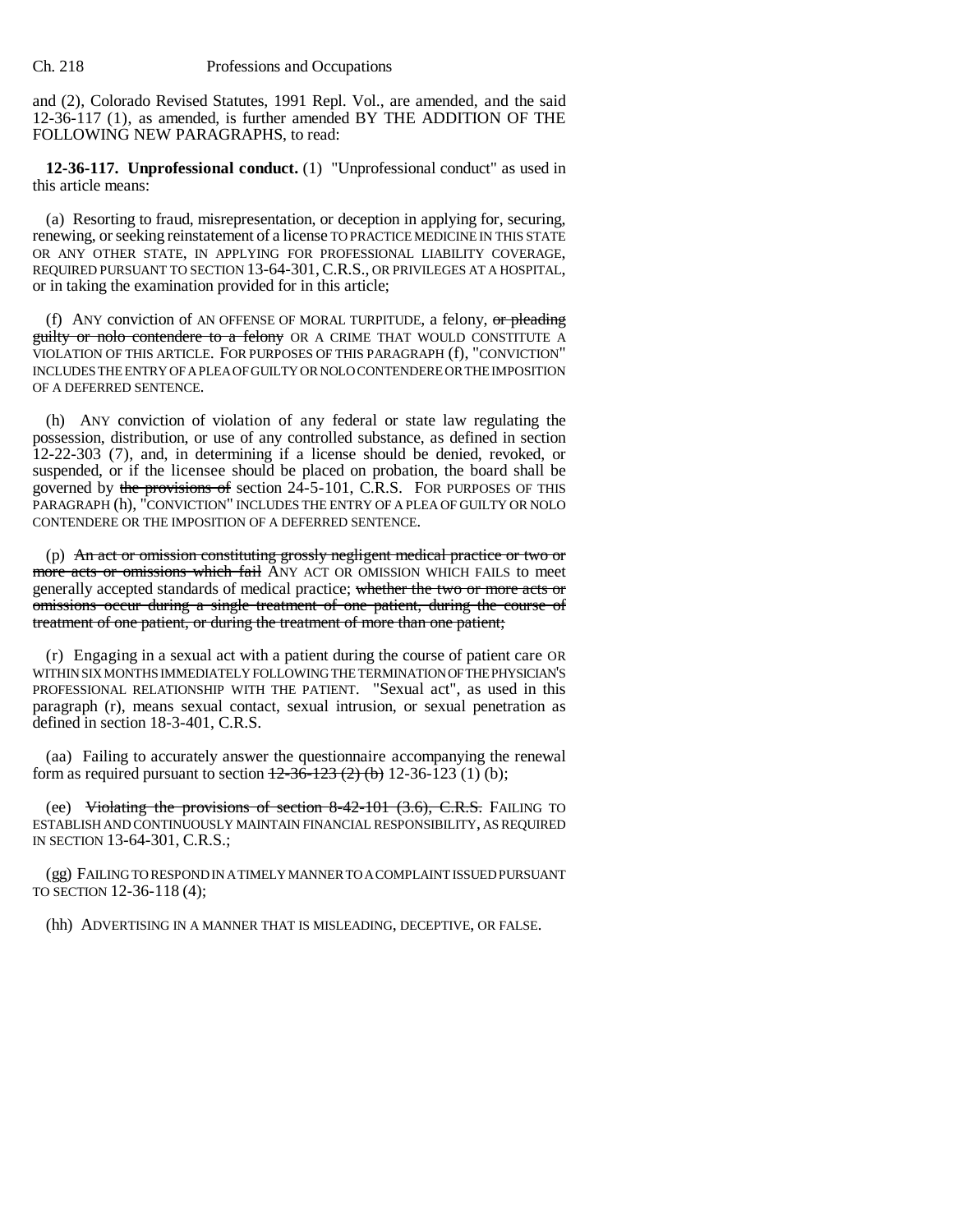(2) A revocation or suspension of a license to practice medicine in any other state, territory, or country for disciplinary reasons shall be deemed to be prima facie evidence of unprofessional conduct. This subsection (2) shall apply only to revocations or suspensions based upon acts or omissions in such other state, territory, or country substantially as defined as unprofessional conduct pursuant to subsection (1) of this section. THE DISCIPLINE OF A LICENSE TO PRACTICE MEDICINE IN ANOTHER STATE, TERRITORY, OR COUNTRY SHALL BE DEEMED TO BE UNPROFESSIONAL CONDUCT. FOR PURPOSES OF THIS SUBSECTION (2), "DISCIPLINE" INCLUDES ANY SANCTION REQUIRED TO BE REPORTED PURSUANT TO 45 CFR SEC. 60.8. THIS SUBSECTION (2) SHALL APPLY ONLY TO DISCIPLINE THAT IS BASED UPON AN ACT OR OMISSION IN SUCH OTHER STATE, TERRITORY, OR COUNTRY THAT IS DEFINED SUBSTANTIALLY THE SAME AS UNPROFESSIONAL CONDUCT PURSUANT TO SUBSECTION (1) OF THIS SECTION.

**SECTION 13.** 12-36-118 (1), (4) (a), (4) (b) (II), (4) (c) (II.5), (5) (a), (5) (b),  $(5)$  (c),  $(5)$  (d),  $(5)$  (e),  $(5)$  (g) (II), the introductory portion to 12-36-118 (5) (g) (III), and 12-36-118 (9) (a), (9) (b), and (12), Colorado Revised Statutes, 1991 Repl. Vol., are amended to read:

**12-36-118. Disciplinary action by board - immunity.** (1) (a) The president of the board shall divide those members of the board other than himself THE PRESIDENT into two panels of five members each, four of whom shall be physician members.

(b) Each panel shall act as both an inquiry and a hearings panel. Members of the board may be assigned from one panel to the other by the president. The president may be a member of both panels, but in no event shall the president or any other member who has considered a complaint as a member of one A panel acting as an inquiry panel take any part whatever in the consideration of a formal complaint involving the same matter. other than with regard to the appointment of an advisor to an administrative law judge.

(c) All matters referred to one panel for investigation shall be heard, if referred for formal hearing, by the other panel or a committee thereof OF SUCH PANEL. However, in its discretion, either inquiry panel of the board may elect to refer a case for formal hearing to a qualified administrative law judge with or without an assigned advisor from the hearings panel, in lieu of a hearings panel of the board, for his AN initial decision pursuant to the provisions of section 24-4-105, C.R.S. Should the inquiry panel elect to have an advisor assist with the administrative law judge, the advisor would be assigned to the hearing by the president of the board. The advisor would assist the administrative law judge in obtaining and interpreting medical data pertinent to the hearing. The advisor would be excluded from the hearings panel review of the decision of the administrative law judge.

(d) The initial decision of the AN administrative law judge may be reviewed pursuant to section 24-4-105 (14) and (15), C.R.S., by the filing of exceptions to the initial decision by the respondent or the board's counsel with the hearings panel which would have heard the case if it had not been referred to an administrative law judge or by review upon the motion of such hearings panel. THE RESPONDENT OR THE BOARD'S COUNSEL SHALL FILE SUCH EXCEPTIONS.

(4) (a) (I) WRITTEN complaints in writing relating to the conduct of  $\frac{any}{any}$  A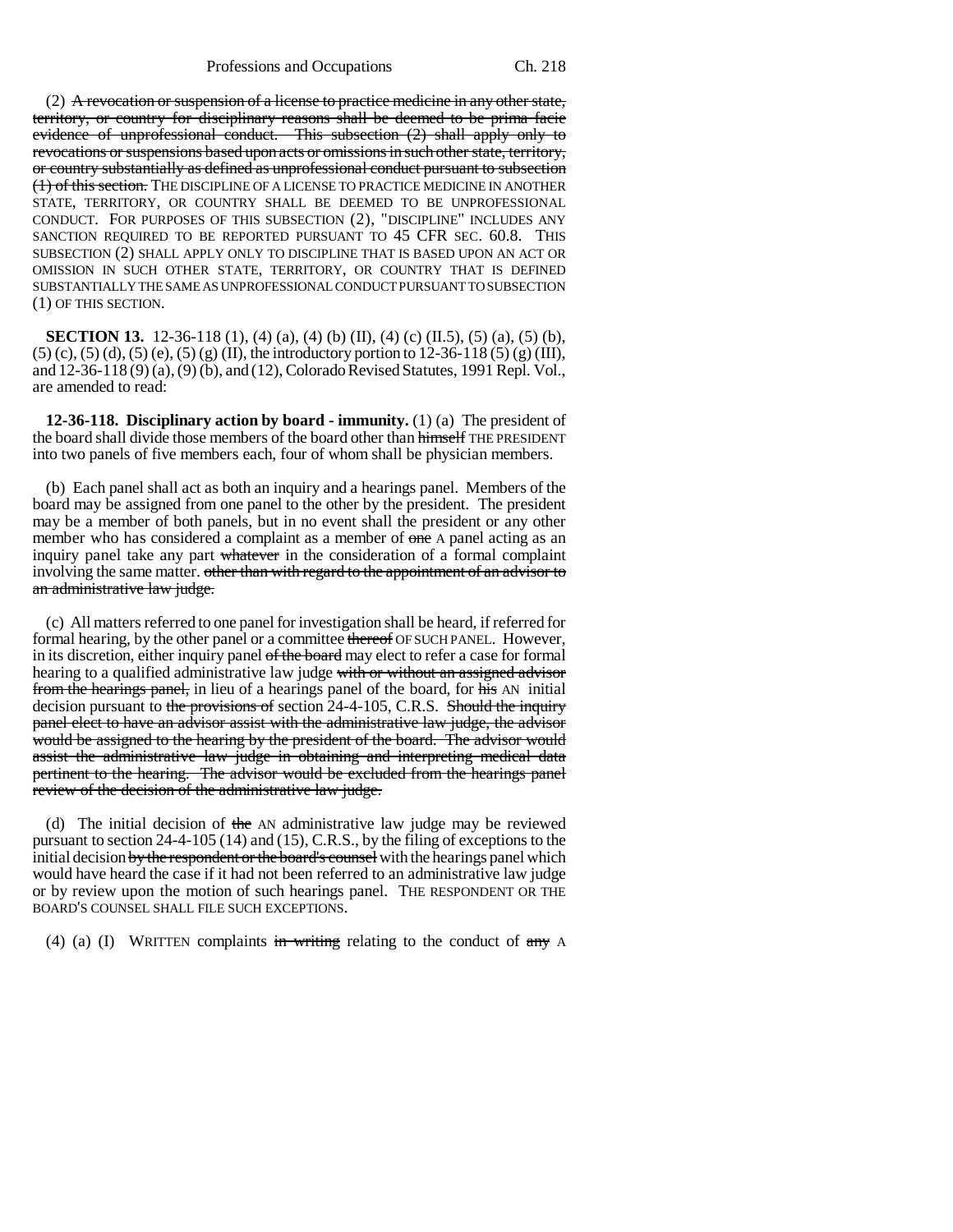physician licensed or authorized to practice medicine in this state may be made by any person or may be initiated by AN INQUIRY PANEL OF the board on its own motion. The physician complained of shall be given notice by certified mail of the nature of all matters complained of THE COMPLAINT and shall be given twenty THIRTY days to make explanation or explain answer thereto ANSWER OR EXPLAIN IN WRITING THE MATTERS DESCRIBED IN SUCH COMPLAINT. Upon receipt of the physician's answer or at the conclusion of twenty THIRTY days, WHICHEVER OCCURS FIRST, if no answer has been received, the matter shall be referred to one panel acting as an inquiry panel for that particular case, referred to in this subsection (4) as the "inquiry panel", for investigation. The investigation THE INQUIRY PANEL MAY TAKE FURTHER ACTION AS SET FORTH IN SUBPARAGRAPH (II) OF THIS PARAGRAPH (a).

(II) THE INQUIRY PANEL MAY THEN CONDUCT A FURTHER INVESTIGATION, WHICH may be made by one or more members of the inquiry panel,  $\frac{1}{2}$  one or more physicians who are not members of the board, by a member of the staff of the board, or by a professional investigator, OR ANY OTHER PERSON OR ORGANIZATION as the inquiry panel directs. and it ANY SUCH INVESTIGATION shall be entirely informal.

(b) The board shall cause an investigation to be made when the board is informed of:

(II) Disciplinary actions taken as a result of a professional review proceeding pursuant to part 1 of article 36.5 of this title against a physician. SUCH DISCIPLINARY ACTIONS SHALL BE PROMPTLY REPORTED TO THE BOARD.

(c) On completion of an investigation the inquiry panel shall make a finding that:

 $(II.5)$  The investigation discloses an instance of conduct which in the opinion of the inquiry panel, does not warrant formal action by the board and should be dismissed but in which the inquiry panel has noticed indications of possible errant conduct by the licensee that could lead to serious consequences if not corrected. In which SUCH A case, a confidential letter of concern shall be sent to the physician against whom  $\alpha$ THE complaint was made. If the board learns of second or subsequent actions of the same or similar nature by the licensee, the board shall send a letter of admonition to the physician, and such letter need not remain confidential.

(5) (a) All formal complaints seeking disciplinary action against a physician shall be filed with the board. A formal complaint shall set forth the charges with sufficient particularity as to inform the physician clearly and specifically of the acts of unprofessional conduct with which he is charged.

(b) Upon the filing of a formal complaint, the board shall issue a citation, together with a copy of the complaint attached thereto. The citation shall require said physician to file with the board, within twenty days after service thereof, a written answer to the complaint. Such citation and complaint may be served by certified mail, return receipt requested, addressed to the physician at his last registered or known post-office address. The return receipt signed by the physician complained of shall be proof of service thereof. In the event that the physician refuses to accept such certified mail and sign the receipt therefor, the citation and a copy of the complaint may be served upon him as other process and proof thereof are made, all as provided in rule 4 of the Colorado rules of civil procedure. The time to answer shall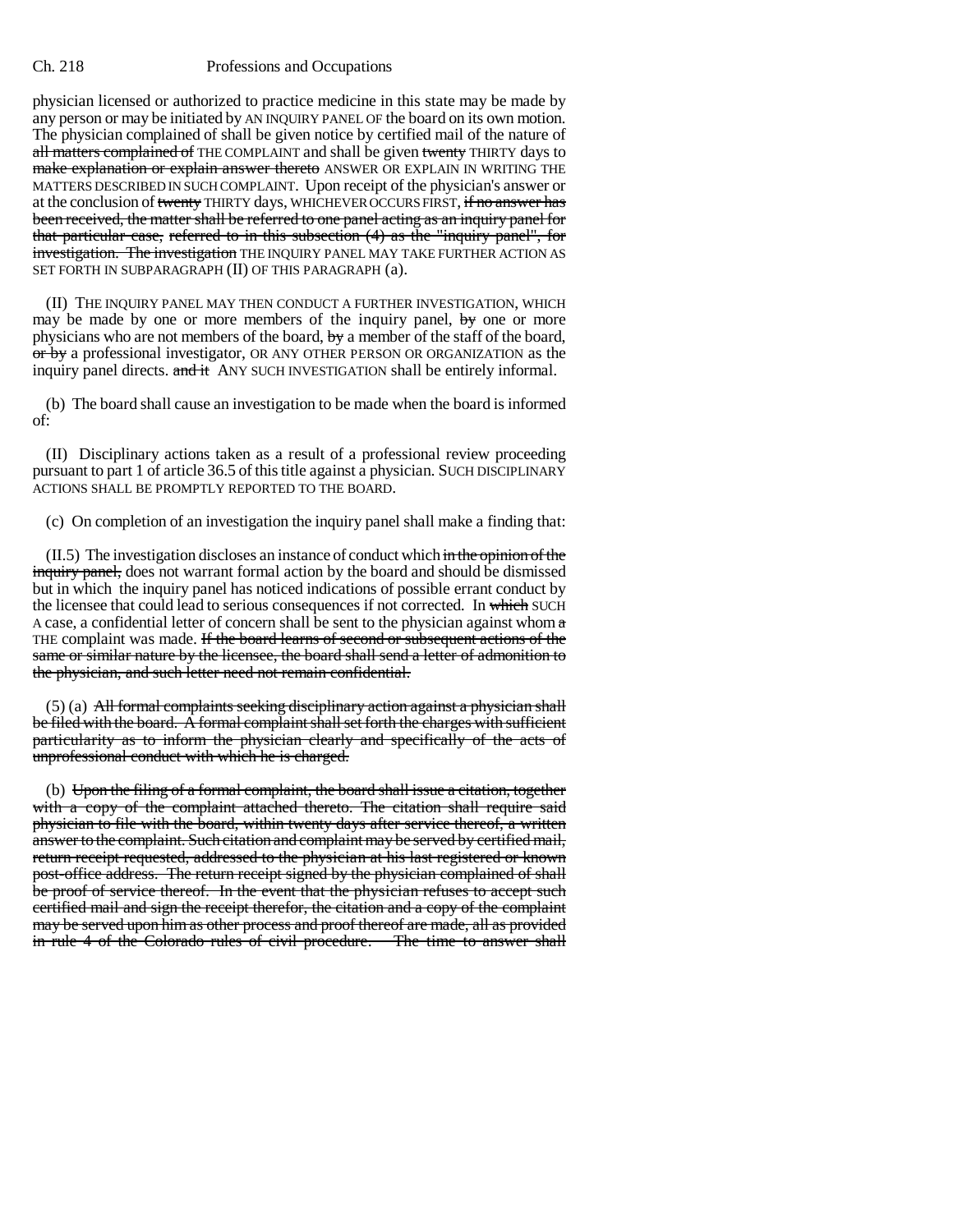commence from the date of service.

 $(c)$  It is the duty of the physician so served with such citation to file with the board his answer to the complaint in which he shall admit or deny the material allegations thereof and shall set forth any affirmative defenses he may have. He may include in his answer any request for a more particular statement of the alleged acts of unprofessional conduct or may raise any other objections, including a plea that the complaint does not charge unprofessional conduct warranting the imposition of discipline.

(d) If the physician so charged fails to answer the complaint as provided in paragraph  $(c)$  of this subsection  $(5)$  or fails to appear at the hearing after receiving due notice of the time and place thereof, the panel to which the hearings function has been assigned in that particular case, referred to in this subsection (5) as the "hearings panel", may proceed to hear the complaint and make its findings and recommendations as provided in this subsection  $(5)$ .

(e) ALL FORMAL COMPLAINTS SHALL BE HEARD AND DETERMINED IN ACCORDANCE WITH PARAGRAPH (f) OF THIS SUBSECTION (5) AND SECTION 24-4-105,C.R.S. Except as provided in subsection (1) of this section, all formal hearings shall be conducted by the hearings panel. The physician may be present in person and by counsel, if he so desires DESIRED, to offer evidence and be heard in his OR HER OWN defense. At formal hearings, the witnesses shall be sworn and a complete record shall be made of all proceedings had and testimony. taken. Hearings on formal complaints shall be conducted in accordance with paragraph (f) of this subsection (5) and the applicable provisions of section 24-4-105, C.R.S.

 $(g)$  (II) If it is found that the charges are unfounded and unproven, the hearings panel, or an administrative law judge sitting in lieu of the hearings panel pursuant to subsection (1) of this section, shall enter an order dismissing the complaint. whereupon, the matter shall be terminated. but any person who has filed a complaint in the proceedings who desires to have the matter of dismissal of the complaint reviewed may seek such review pursuant to the provisions of section 12-36-119.

(III) If the hearings panel finds the charges proven and orders that discipline be imposed it shall also determine the extent of such discipline, WHICH SHALL BE in the form of a letter of admonition, private censure, public censure, suspension for a definite or indefinite period, or revocation of license to practice. In any IN DETERMINING APPROPRIATE DISCIPLINARY ACTION, THE HEARINGS PANEL SHALL FIRST CONSIDER SANCTIONS THAT ARE NECESSARY TO PROTECT THE PUBLIC. ONLY AFTER THE PANEL HAS CONSIDERED SUCH SANCTIONS MAY IT CONSIDER AND ORDER REQUIREMENTS DESIGNED TO REHABILITATE THE LICENSEE OR APPLICANT. IF discipline other than revocation of a license to practice IS IMPOSED, the hearings panel may also order that the physician be granted probation and allowed to continue to practice during the period of such probation. The hearings panel may also include in any disciplinary order which allows the physician to continue to practice such conditions as said THE panel may deem appropriate to assure that the physician is physically, mentally, morally, and otherwise qualified to practice medicine in accordance with generally accepted professional standards of practice, including any or all of the following: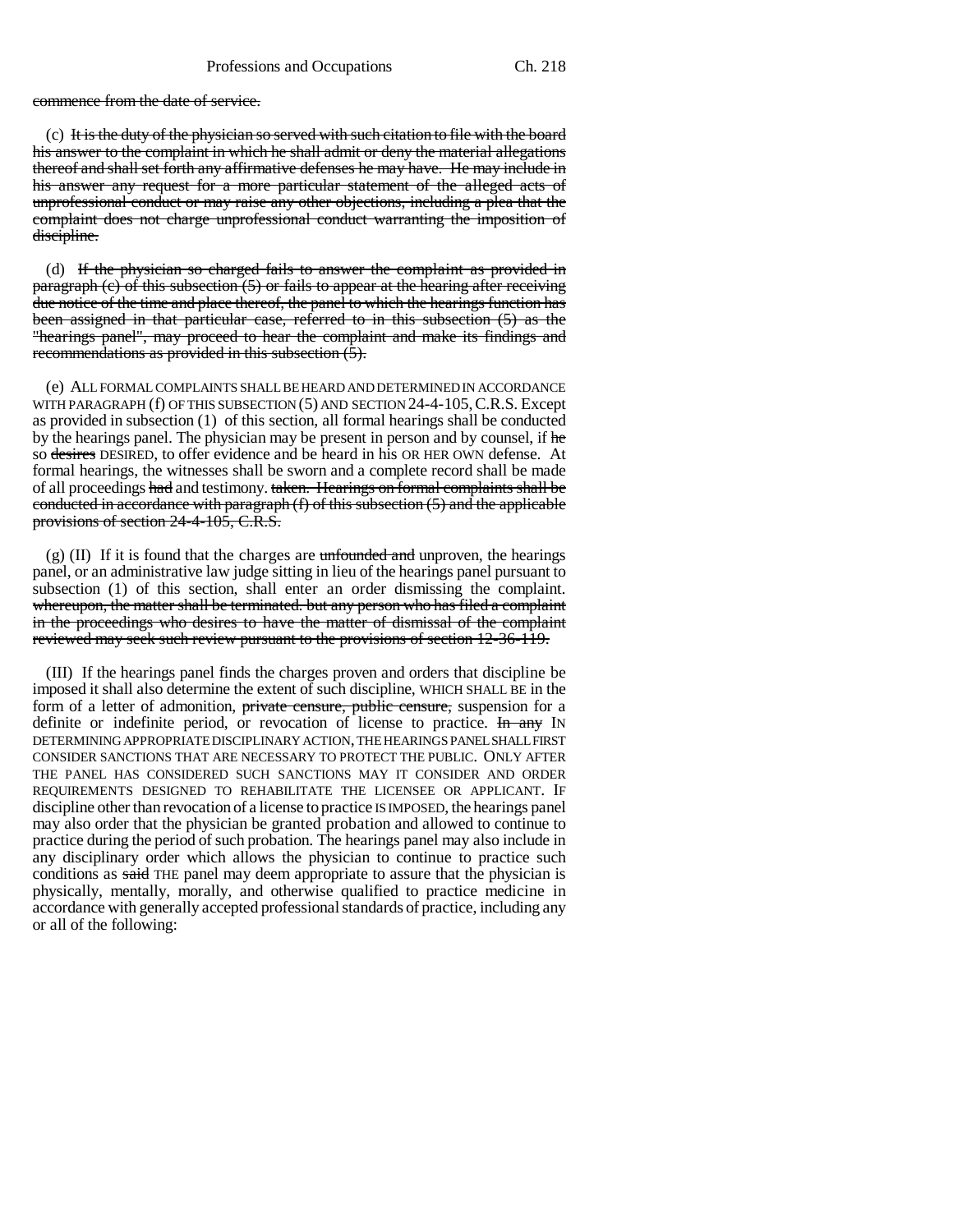(9) (a) If the board has reasonable cause to believe that a person licensed to practice medicine in this state is unable to practice medicine OR THAT A PERSON CERTIFIED TO PRACTICE AS A PHYSICIAN ASSISTANT IN THIS STATE IS UNABLE TO PRACTICE with reasonable skill and safety to patients because of a condition described in section 12-36-117 (1) (i) or (1) (o) it may require such licensee OR PHYSICIAN ASSISTANT to submit to mental or physical examinations by physicians designated by the board. Upon the failure of such IF A licensee OR PHYSICIAN ASSISTANT FAILS to submit to such mental or physical examinations, unless due to circumstances beyond his control, the board may suspend such licensee's license to practice medicine in this state THE LICENSE OR CERTIFICATE until such time as he submits to the required examinations ARE CONDUCTED.

(b) Every person licensed to practice medicine OR CERTIFIED TO PRACTICE AS A PHYSICIAN ASSISTANT in this state shall be deemed, by so practicing or by applying for annual registration of his SUCH PERSON'S license to practice medicine in this state, OR CERTIFICATE, to have given his consent CONSENTED to submit to mental or physical examinations when directed in writing by the board. and, Further, SUCH PERSON SHALL BE DEEMED to have waived all objections to the admissibility of the examining physician's testimony or examination reports on the ground of privileged communication. SUBJECT TO APPLICABLE FEDERAL LAW, SUCH PHYSICIAN OR PHYSICIAN ASSISTANT SHALL BE DEEMED TO HAVE WAIVED ALL OBJECTIONS TO THE PRODUCTION OF MEDICAL RECORDS TO THE BOARD FROM HEALTH CARE PROVIDERS WHICH MAY BE NECESSARY FOR THE EVALUATIONS DESCRIBED IN PARAGRAPH (a) OF THIS SUBSECTION (9).

 $(12)$  (a) The executive director of the department of regulatory agencies may direct the board to conduct an investigation of a person licensed to practice medicine about whom the executive director has received complaints.

(b) The board, within sixty days, shall accept or reject the directive of the executive director under paragraph (a) of this subsection (12), and the board shall notify the executive director of its decision. If the board rejects the investigation or if, upon review, the executive director and the attorney general find that the board has not proceeded with a thorough investigation, the executive director may then cause an investigation to be made of the complaints presented to him; but no new investigation shall be made by the executive director for the sole reason of disagreement with the findings and conclusions of the board. In any investigation conducted by the executive director pursuant to this paragraph (b), the executive director may utilize the staff, records, and moneys of the board. After an investigation and, if necessary, a hearing, the executive director shall submit to the board the findings of fact and conclusions of law for further action.

(c) Except as specifically provided in this subsection (12), actions taken by the executive director are subject to the limitations imposed by section 24-1-105 (1), C.R.S., relating to the powers, duties, and functions of the board under a **type 1** transfer.

**SECTION 14.** 12-36-119, Colorado Revised Statutes, 1991 Repl. Vol., is amended to read:

**12-36-119.** Appeal of final board actions.  $\left(\frac{1}{a}\right)$  The board, on its own motion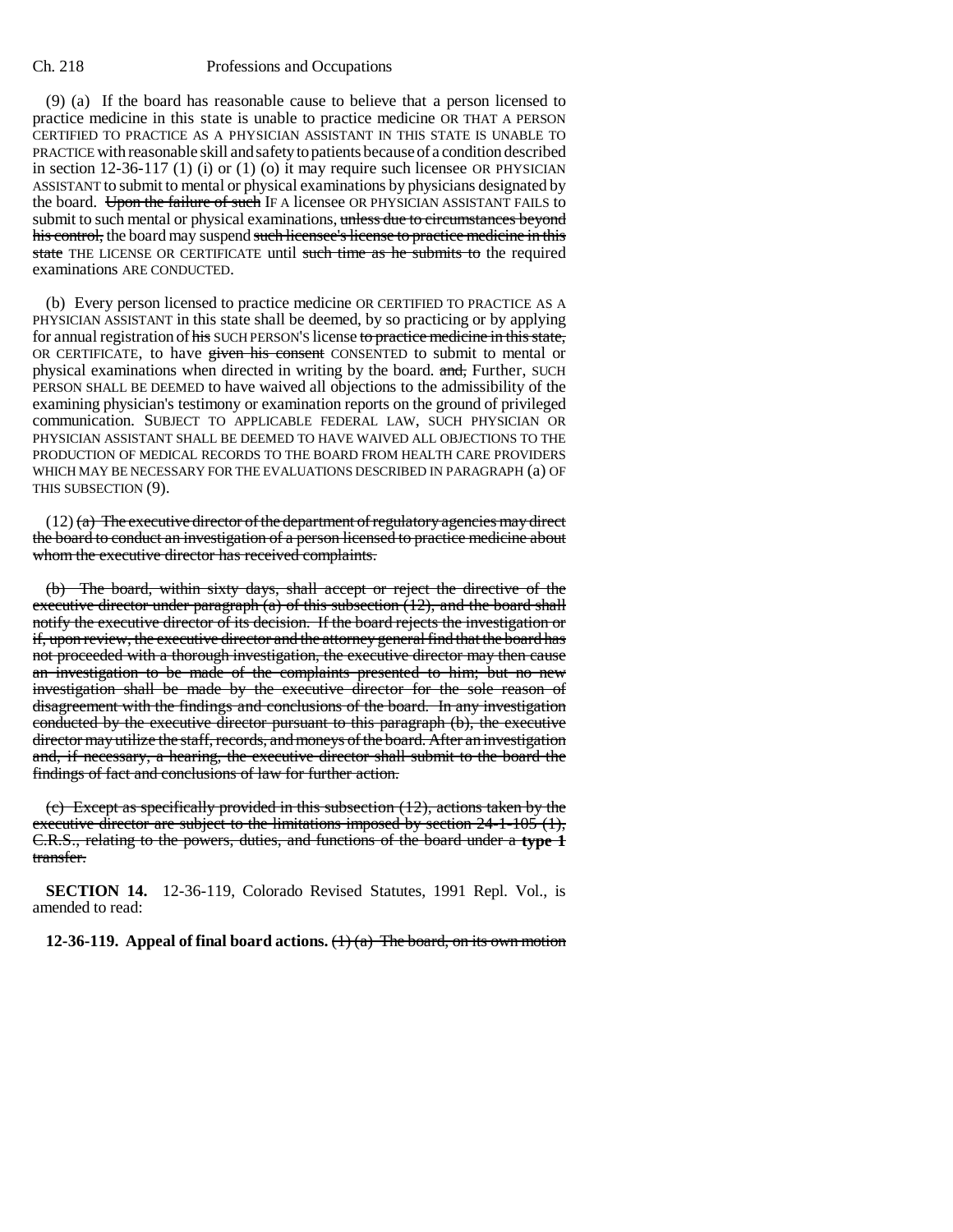or upon application, at any time after the refusal to grant a license, the imposition of any discipline as provided in section 12-36-118, or the ordering of probation, as provided in section 12-36-118 (5) (g) (III), may reconsider its prior action and grant, reinstate, or restore such license or terminate probation, or reduce the severity of its prior disciplinary action. The taking of any such further action, or the holding of a hearing with respect thereto, shall rest in the sole discretion of the board.

(b) Upon the receipt of such application, it may be forwarded to the attorney general for such investigation as may be deemed necessary. A copy of the application and the report of investigation shall be forwarded to the hearings panel which shall consider the same and report its findings and conclusions. The proceedings shall be governed by the applicable provisions governing formal hearings in disciplinary proceedings. The attorney general may present evidence bearing upon the matters in issue, and the burden shall be upon the applicant seeking reinstatement to establish the averments of his application as specified in section 24-4-105 (7), C.R.S. No application for reinstatement or for modification of a prior order shall be accepted unless the applicant deposits with the board all amounts unpaid under any prior order of the board.

(2) The action of the board in refusing to grant a license, in taking any disciplinary action as provided in section 12-36-118, or in placing a physician on probation may be reviewed by the court of appeals by appropriate proceedings under section 24-4-106 (11), C.R.S. WHEN THE BOARD REFUSES TO GRANT A LICENSE, IMPOSES DISCIPLINARY ACTION PURSUANT TO SECTION 12-36-118, OR PLACES A PHYSICIAN ON PROBATION, SUCH ACTION MAY BE REVIEWED BY THE COURT OF APPEALS PURSUANT TO SECTION 24-4-106 (11),C.R.S., UNLESS THE PHYSICIAN HAS ACCEPTED A LICENSE SUBJECT TO TERMS OF PROBATION AS SET FORTH IN SECTION 12-36-116 (3).

**SECTION 15.** 12-36-122, Colorado Revised Statutes, 1991 Repl. Vol., is amended to read:

**12-36-122. Internship - residency - registration.** Any person serving an approved internship or an approved residency, as defined by this article, in a hospital in the state of Colorado THIS STATE may do so for an aggregate period of not to exceed UP TO six years without a license to practice medicine or the payment of any fee. Such person must register with the board in such manner and form as the board shall prescribe. Licensed physicians responsible for THE supervision of interns or residents in graduate training programs are required to SHALL PROMPTLY report to the board anything concerning an individual in such graduate medical education programs which would constitute a violation of this article. Such physicians shall also report to the board any individual who has not progressed satisfactorily in the program or who has been dismissed from the program for inadequate performance or ethical reasons.

**SECTION 16.** 12-36-123 (1) (a), (1) (b), (2) (a), (2) (b), and (3), Colorado Revised Statutes, 1991 Repl. Vol., are amended to read:

**12-36-123. Procedure - registration - fees.** (1) (a) The board shall establish procedures for the maintenance of licensee lists and the establishment of renewal fees and schedules, which fees and schedules shall be established subject to the provisions of section 24-34-102 (8), C.R.S. Every licensee AND EVERY CERTIFIED PHYSICIAN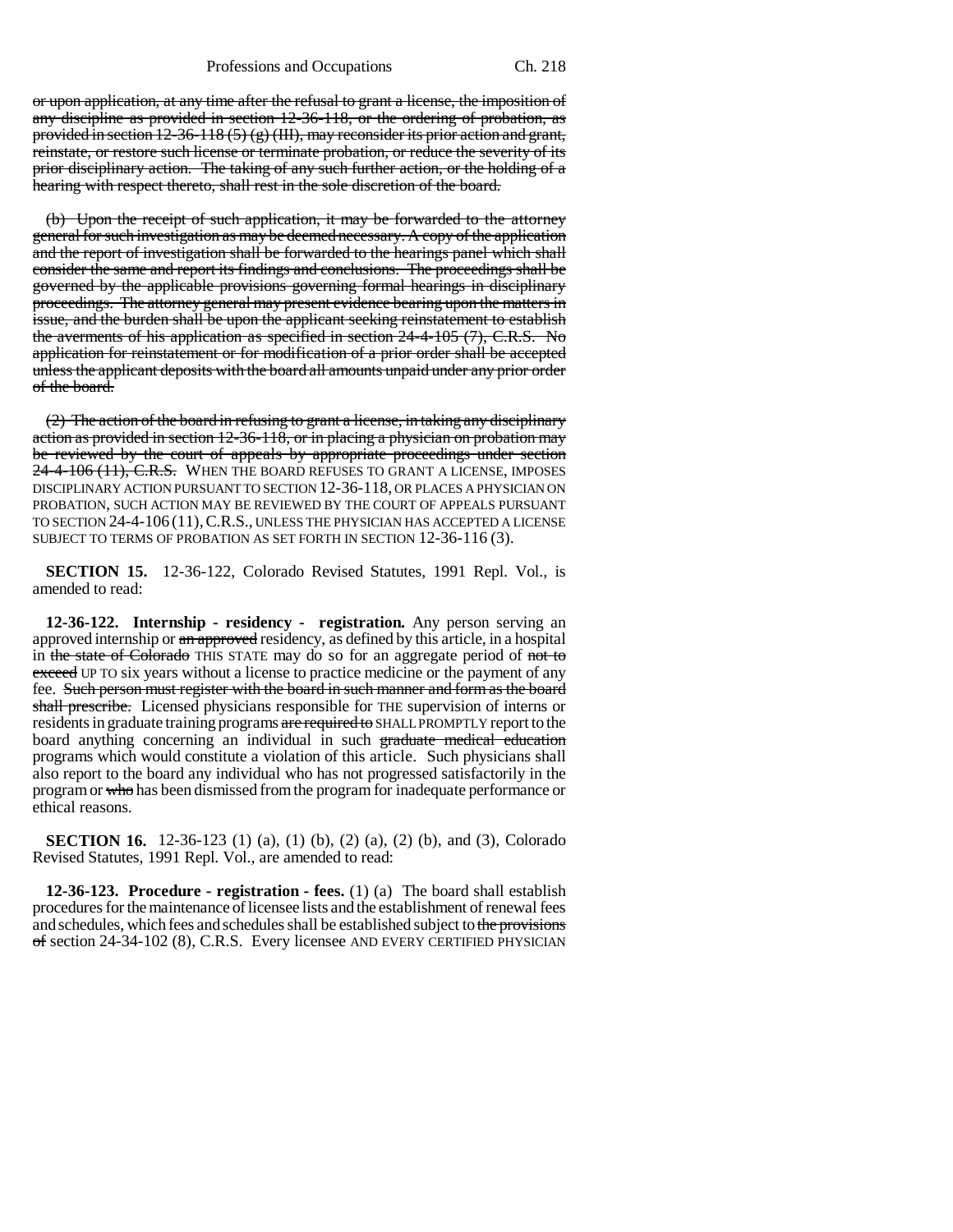ASSISTANT shall pay the secretary BOARD a registration fee to be determined and collected pursuant to section 24-34-105, C.R.S., and shall obtain a registration certificate for the current calendar year RENEWAL PERIOD.

(b) A licensee desiring to obtain an annual registration certificate shall submit the information necessary to show that he has fulfilled the board's continuing medical education requirements pursuant to paragraph (c) of this subsection (1). Any licensee aggrieved by a decision relating to such continuing education requirements may ask the executive director of the department of regulatory agencies to review such requirements in accordance with the procedures established by section 24-34-102 (11), C.R.S. THE BOARD SHALL DESIGN A QUESTIONNAIRE TO ACCOMPANY THE RENEWAL FORM FOR THE PURPOSE OF DETERMINING WHETHER A LICENSEE HAS ACTED IN VIOLATION OF THIS ARTICLE OR BEEN DISCIPLINED FOR ANY ACTION THAT MIGHT BE CONSIDERED A VIOLATION OF THIS ARTICLE OR MIGHT MAKE THE LICENSEE UNFIT TO PRACTICE MEDICINE WITH REASONABLE CARE AND SAFETY. IF AN APPLICANT FAILS TO ANSWER THE QUESTIONNAIRE ACCURATELY, SUCH FAILURE SHALL CONSTITUTE UNPROFESSIONAL CONDUCT UNDER SECTION 12-36-117 (1) (aa).

(2) (a) The secretary shall mail to each such licensee at his last address as shown by the records of the board, during December of each year, notice of the foregoing provisions together with such form of application for registration as may be prescribed by the board. Failure of any licensee THE BOARD SHALL MAIL NOTICE OF THE PROVISIONS OF THIS SECTION, WITH THE APPLICATION FOR REGISTRATION PRESCRIBED BY THE BOARD, TO EACH LICENSEE AT THE LAST ADDRESS SHOWN ON THE BOARD'S RECORDS. SUCH MAILING SHALL BE MADE IN ACCORDANCE WITH THE RENEWAL SCHEDULE ESTABLISHED PURSUANT TO SECTION 24-34-102 (8), C.R.S. IF A LICENSEE OR CERTIFIED PHYSICIAN ASSISTANT FAILS to pay the registration fee prescribed by subsection  $(1)$  of this section, means that the license has lapsed, and the name of any lapsed licensee OR CERTIFICATE OF SUCH LICENSEE OR CERTIFICATE HOLDER SHALL LAPSE AND THE NAME OF THE LICENSEE OR CERTIFICATE HOLDER shall be omitted from such list.

(b) The board shall establish a questionnaire to accompany the renewal form. Said questionnaire shall be designed to determine if the licensee has acted in violation of or has been disciplined for actions that might be construed as violations of this article or that might make the licensee unfit to practice medicine with reasonable care and safety. Failure of the applicant to answer the questionnaire accurately shall be considered unprofessional conduct as specified in section 12-36-117. WHEN A LICENSEE'S LICENSE LAPSES, THE LICENSEE MAY FILE A BOARD-APPROVED APPLICATION FOR REINSTATEMENT WITH THE BOARD, AND THE LICENSE SHALL BE REINSTATED SUBJECT TO PAYMENT TO THE BOARD OF THE RENEWAL FEE AND A REINSTATEMENT FEE DETERMINED BY THE BOARD PURSUANT TO SECTION 24-34-105, C.R.S. IF CHARGES ARE MADE AGAINST THE LICENSEE PURSUANT TO SECTION 12-36-118, THE BOARD SHALL DEFER ACTION ON THE PENDING APPLICATION FOR REINSTATEMENT AND PROCEED WITH A HEARING ON SUCH CHARGES IN ACCORDANCE WITH SECTION 12-36-118. AFTER SUCH HEARING, THE BOARD SHALL REINSTATE, FURTHER SUSPEND, OR REVOKE SUCH LICENSE. THE BOARD SHALL NOT REINSTATE ANY LICENSE TO PRACTICE MEDICINE WHICH HAS LAPSED FOR MORE THAN TWO YEARS UNLESS THE APPLICANT DEMONSTRATES CONTINUED PROFESSIONAL COMPETENCE IN THE MANNER PRESCRIBED BY THE BOARD.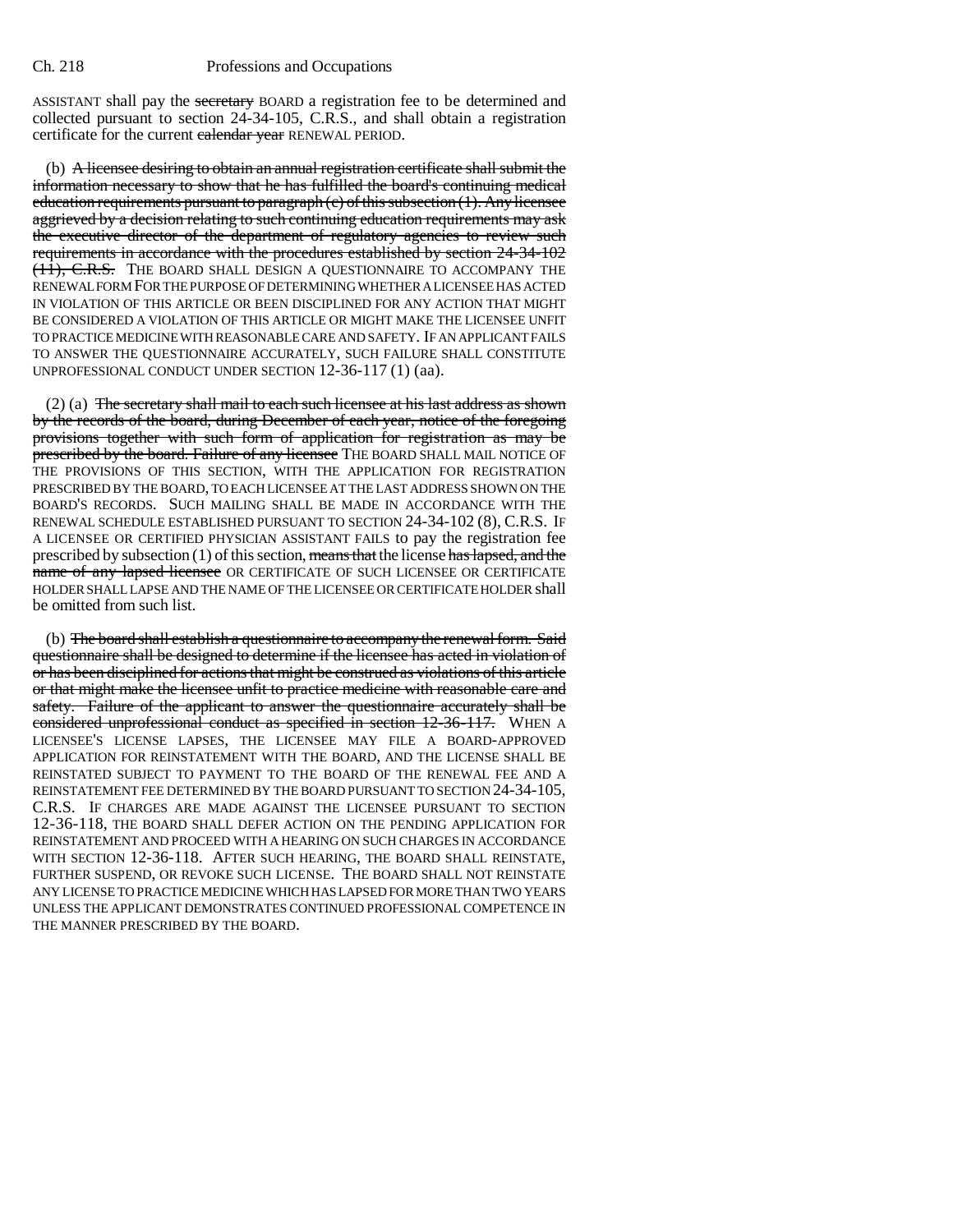(3) Upon application made to the board by any such licensee on a form prescribed by the board, his license shall be reinstated, subject to the payment to the board of the current renewal fee and a reinstatement fee determined by the board pursuant to section 24-34-105, C.R.S. If, before or after such application for reinstatement has been made, charges are preferred against the licensee by the board or by any person, as provided by section 12-36-118, the board shall defer action on the pending application for reinstatement, if any, and proceed with a hearing on such charges in accordance with section 12-36-118 and thereupon shall reinstate, further suspend, or revoke such license. No license to practice medicine which has lapsed for more than two years shall be reinstated unless the applicant demonstrates to the board his continued professional competence in such manner as prescribed by the board.

**SECTION 17.** 12-36-123.5 (3.5), (4), and (5), Colorado Revised Statutes, 1991 Repl. Vol., as amended, are amended to read:

**12-36-123.5. Physicians' and physician assistants' peer health assistance fund.** (3.5) (a) No later than June 30, 1994, the board shall transfer the balance in the fund, if any, to the administering entity chosen by the board pursuant to paragraphs (d) and (e) of this subsection  $(3.5)$ .

(b) Effective July 1, 1994, as a condition of licensure in this state, AND EFFECTIVE JULY 1, 1995, AS A CONDITION OF PHYSICIAN ASSISTANT CERTIFICATION, every RENEWAL applicant shall pay to the administering entity that has been selected by the board pursuant to the provisions of paragraphs (d) and (e) of this subsection (3.5) an amount set by the board not to exceed twenty-eight dollars per year, which amount shall be used to support designated providers that have been selected by the board to provide assistance to physicians AND PHYSICIAN ASSISTANTS needing help in dealing with physical, emotional, or psychological problems which may be detrimental to their ability to practice medicine.

(c) The board shall select one or more peer health assistance programs as designated providers. To be eligible for designation by the board a peer health assistance program shall:

(I) Provide for the education of physicians AND PHYSICIAN ASSISTANTS with respect to the recognition and prevention of physical, emotional, and psychological problems and provide for intervention when necessary or under circumstances which may be established by rules promulgated by the board;

(II) Offer assistance to a physician OR PHYSICIAN ASSISTANT in identifying physical, emotional, or psychological problems;

(III) Evaluate the extent of physical, emotional, or psychological problems and refer the physician OR PHYSICIAN ASSISTANT for appropriate treatment;

(IV) Monitor the status of a physician OR PHYSICIAN ASSISTANT who has been referred for treatment;

(V) Provide counseling and support for the physician OR PHYSICIAN ASSISTANT and for the family of any physician OR PHYSICIAN ASSISTANT referred for treatment;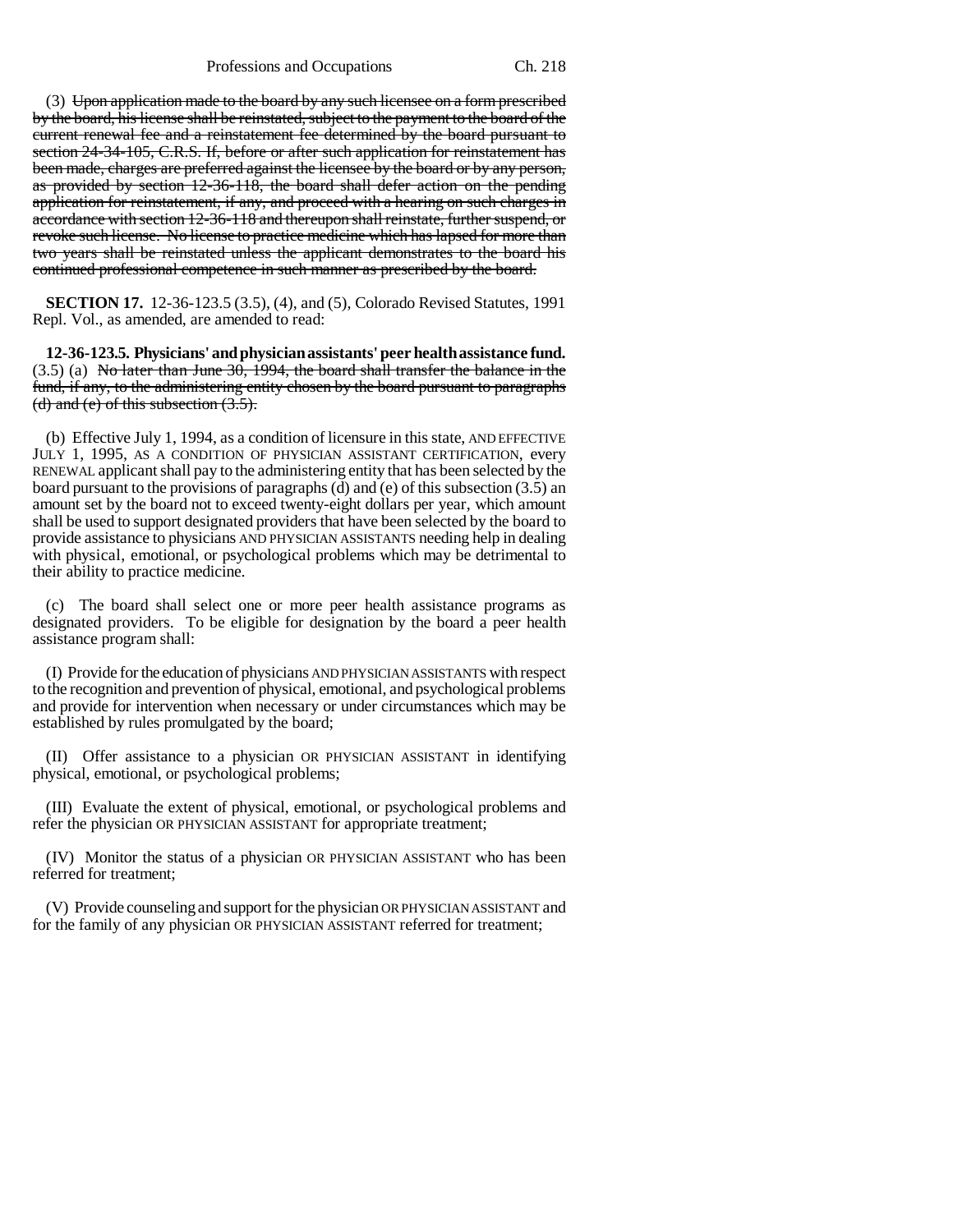(VI) Agree to receive referrals from the board;

(VII) Agree to make their services available to all licensed Colorado physicians AND CERTIFIED COLORADO PHYSICIAN ASSISTANTS.

(d) The administering entity shall be a qualified, nonprofit private foundation that is qualified under section 501 (c) (3) of the federal "Internal Revenue Code of 1986", as amended, and shall be dedicated to providing support for charitable, benevolent, educational, and scientific purposes that are related to medicine, medical education, medical research and science, and other medical charitable purposes.

(e) The responsibilities of the administering entity shall be:

(I) To collect the required annual payments;

(II) To verify to the board, in a manner acceptable to the board, the names of all physician AND PHYSICIAN ASSISTANT applicants who have paid the fee set by the board;

(III) To distribute the moneys collected, less expenses, to the approved designated provider, as directed by the board;

(IV) To provide an annual accounting to the board of all amounts collected, expenses incurred, and amounts disbursed; and

(V) To post a surety performance bond in an amount specified by the board to secure performance under the requirements of this section. The administering entity may recover the actual administrative costs incurred in performing its duties under this section in an amount not to exceed ten percent of the total amount collected.

(f) NO LATER THAN JUNE 30, 1994, THE BOARD SHALL TRANSFER THE BALANCE IN THE FUND, IF ANY, TO THE ADMINISTERING ENTITY CHOSEN BY THE BOARD PURSUANT TO PARAGRAPHS (d) AND (e) OF THIS SUBSECTION (3.5).

(4) No grant shall be made by the board pursuant to subsection  $(3)$  of this section until sufficient moneys have been credited to the physicians' peer health assistance fund in accordance with subsection  $(2)$  of this section.

(5) Nothing in this section shall be construed to create any liability on the board or the state of Colorado for the actions of the board in making grants to peer assistance programs, and no civil action may be brought or maintained against the board or the state for an injury alleged to have been the result of the activities of any state-funded peer assistance program or the result of an act or omission of a physician OR PHYSICIAN ASSISTANT participating in or referred by a state-funded peer assistance program.

**SECTION 18.** 12-36-125 (3), Colorado Revised Statutes, 1991 Repl. Vol., is repealed as follows:

**12-36-125. Division of fees - independent advertising or marketing agent.** (3) The board shall not have the authority to regulate, directly or indirectly,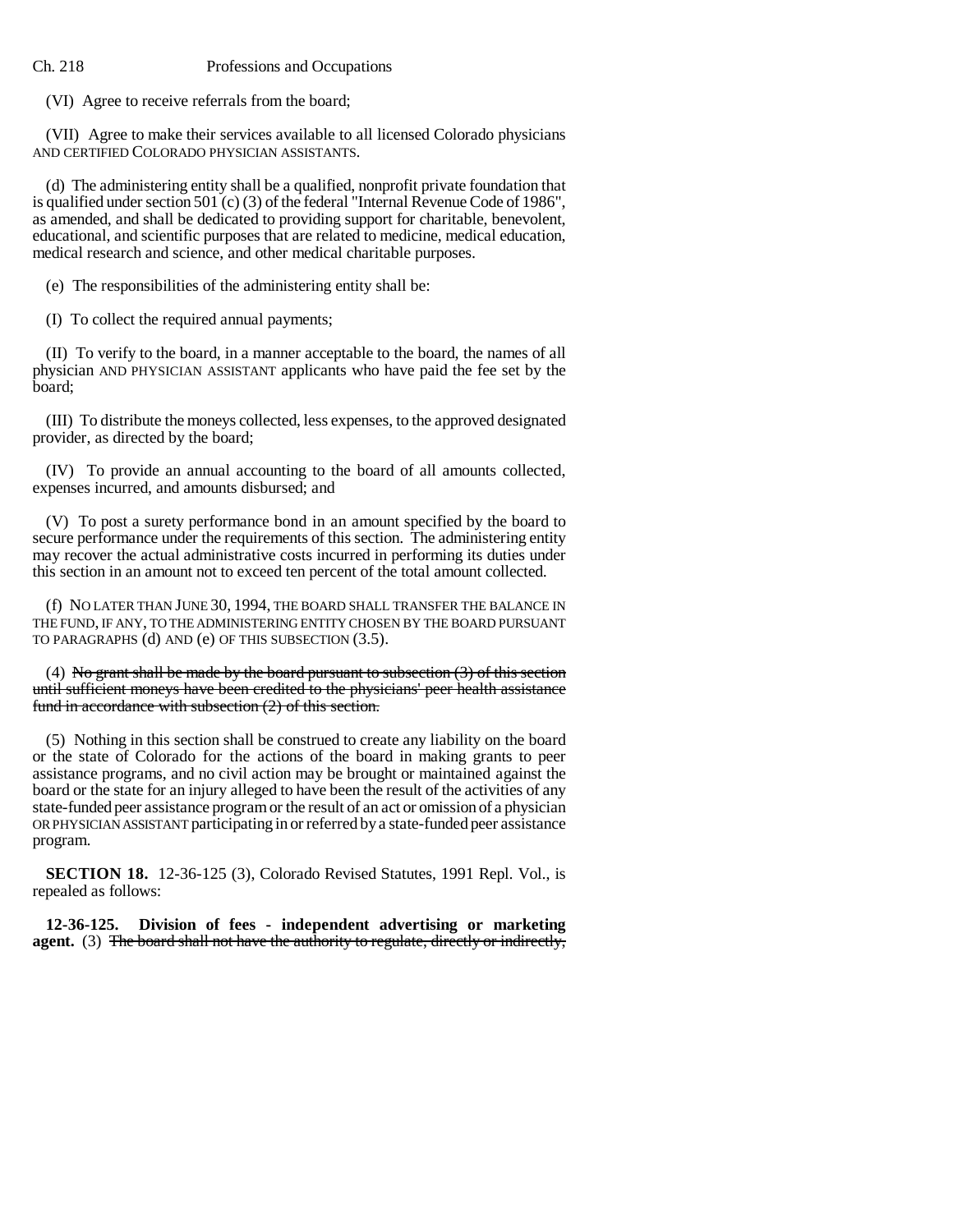Professions and Occupations Ch. 218

advertising or marketing activities of independent advertising or marketing agents except as provided in this section. The board may, in the name of the people of the state of Colorado, apply for an injunction in the district court to enjoin any independent advertising or marketing agent from the use of advertising or marketing which the court finds on the basis of the evidence presented by the board to be misleading, deceptive, or false or otherwise in violation of section 12-36-128.5; except that a licensee shall not be subject to discipline by the board, injunction, or prosecution in the court under this article or any other law for advertising or marketing by an independent advertising or marketing agent if the factual information which the licensee provides to the advertising or marketing agent is accurate and not misleading, deceptive, or false. and the licensee has otherwise complied with the provisions of section 12-36-128.5.

**SECTION 19.** 12-36-129 (5) (a), Colorado Revised Statutes, 1991 Repl. Vol., is amended to read:

**12-36-129. Violation - penalties.** (5) (a) No specialty society, or association of physicians, whether through by-laws, rules, regulations, or otherwise, and no OR licensed physician may discriminate against any other person licensed to practice medicine if such physician is otherwise qualified for membership and, IN THE SPECIALTY SOCIETY OR ASSOCIATION. If board certification or board eligibility IN A SPECIALTY is a membership requirement, such board certification or board eligibility in a specialty must be granted by either the American board of medical specialists SPECIALTIES or the American osteopathic association based upon his THE APPLICANT'S training either as a doctor of medicine or  $\frac{1}{x}$  as a doctor of osteopathy, with respect to any aspect of membership in such specialty society or association of physicians IS SUFFICIENT. Notwithstanding any other remedies provided under this article, any A licensed physician so WHO IS discriminated against IN VIOLATION OF THIS SECTION shall have a private right of action for damages against any such THE licensed physician and against the OR specialty society or association of physicians THAT SO DISCRIMINATES.

**SECTION 20.** 12-36.5-104 (4) (f), Colorado Revised Statutes, 1991 Repl. Vol., is amended to read:

**12-36.5-104. Establishment of professional review committees - function.** (4) Any professional review committee established by any of the following organizations, entities, or professional societies shall be an approved professional review committee under this article if it operates pursuant to written bylaws, policies, or procedures which are in compliance with this article and which have been approved by its governing board:

(f) A Colorado corporation authorized to insure physicians pursuant to article 3 of title 10, C.R.S., or any other corporation authorized to insure such physicians in this state when designated by the board of medical examiners under subsection (5) of this section;

**SECTION 21.** 12-36.5-104 (7), Colorado Revised Statutes, 1991 Repl. Vol., is amended BY THE ADDITION OF A NEW PARAGRAPH to read: